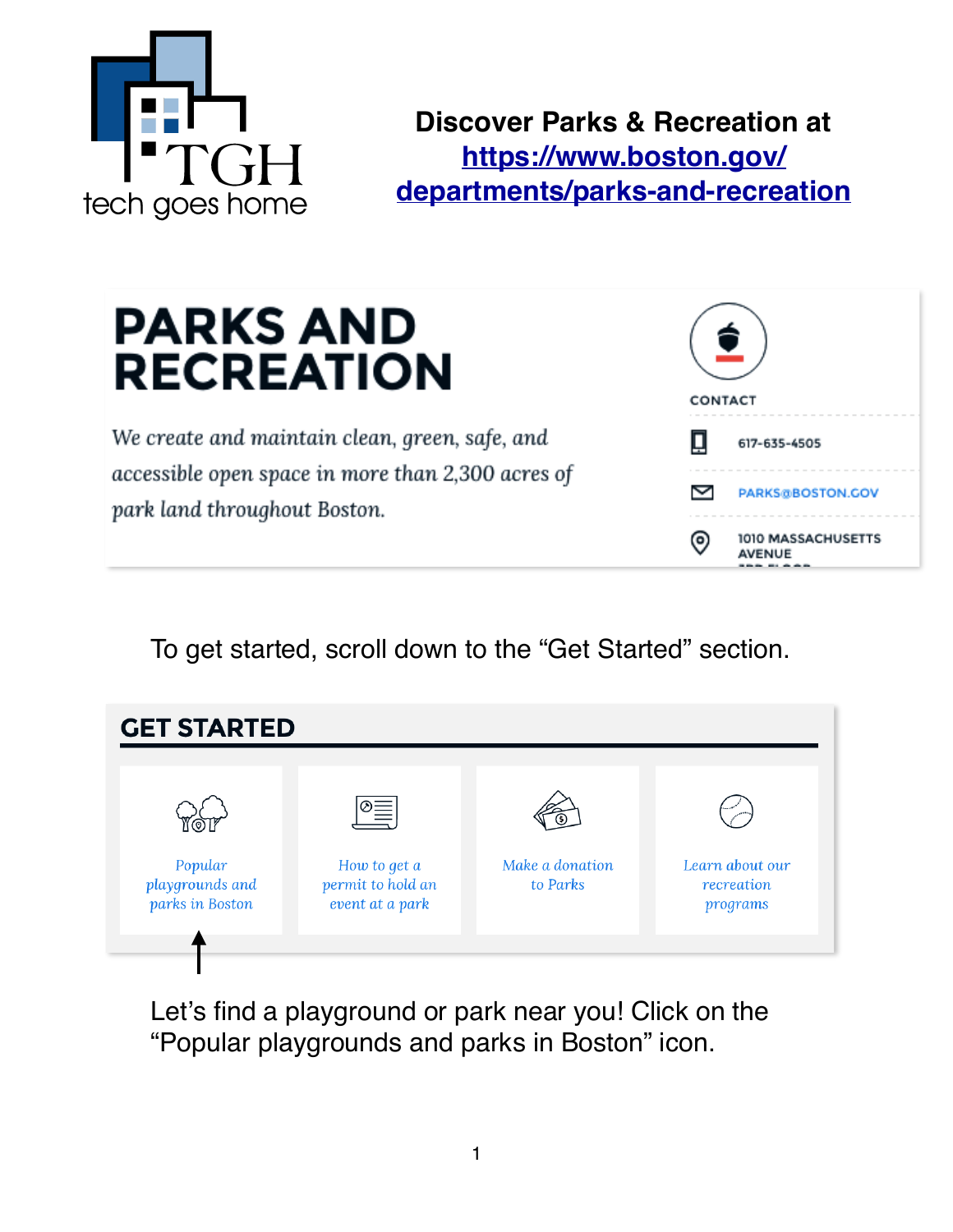

playgrounds and parks in the City by neighborhood.

Click on the neighborhood that you live in, and a list of popular playgrounds and parks will appear on the screen.

Next, let's go back to the Parks & Recreation homepage and scroll down to the "Places to visit" section.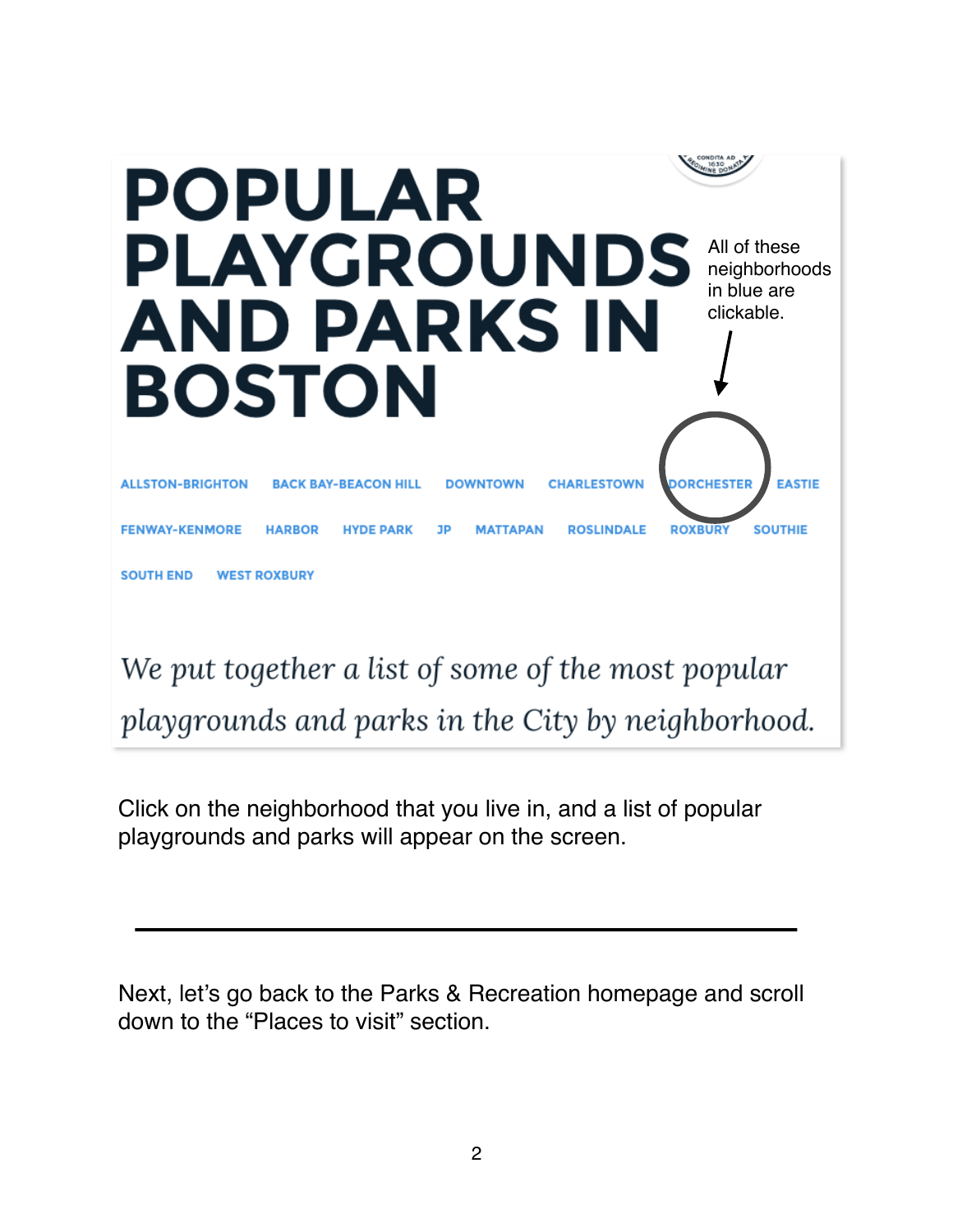### **PLACES TO VISIT**



Let's click on "Visit the Emerald Necklace" and see what it has to offer.

## **EMERALD NECKLACE**

Boston's Emerald Necklace consists of an 1,100-acre chain of nine parks linked by parkways and waterways.

This linear system of parks and parkways was designed by Frederick Law Olmsted to connect the Boston Common, which dates from the colonial period, and the 1837 Public Garden along the Muddy River and Leverett, Willow, Ward's and Jamaica ponds through the Arnold Arboretum to the great country park - Franklin Park.

From Boston Common to Franklin Park, it is approximately seven miles by foot through the parks.



Hear the echoes of 350 years of the most extraordinary history of America's oldest park.

public botanical garden in America.

The Mall's 32 acres were designed in the French boulevard style by Arthur Gilman in 1856.

Click on any of the parks for more details like the address, history of the park, what neighborhood it is in, and any special features & resources.

Let's click on the "Public Garden" to see what kind of information is available.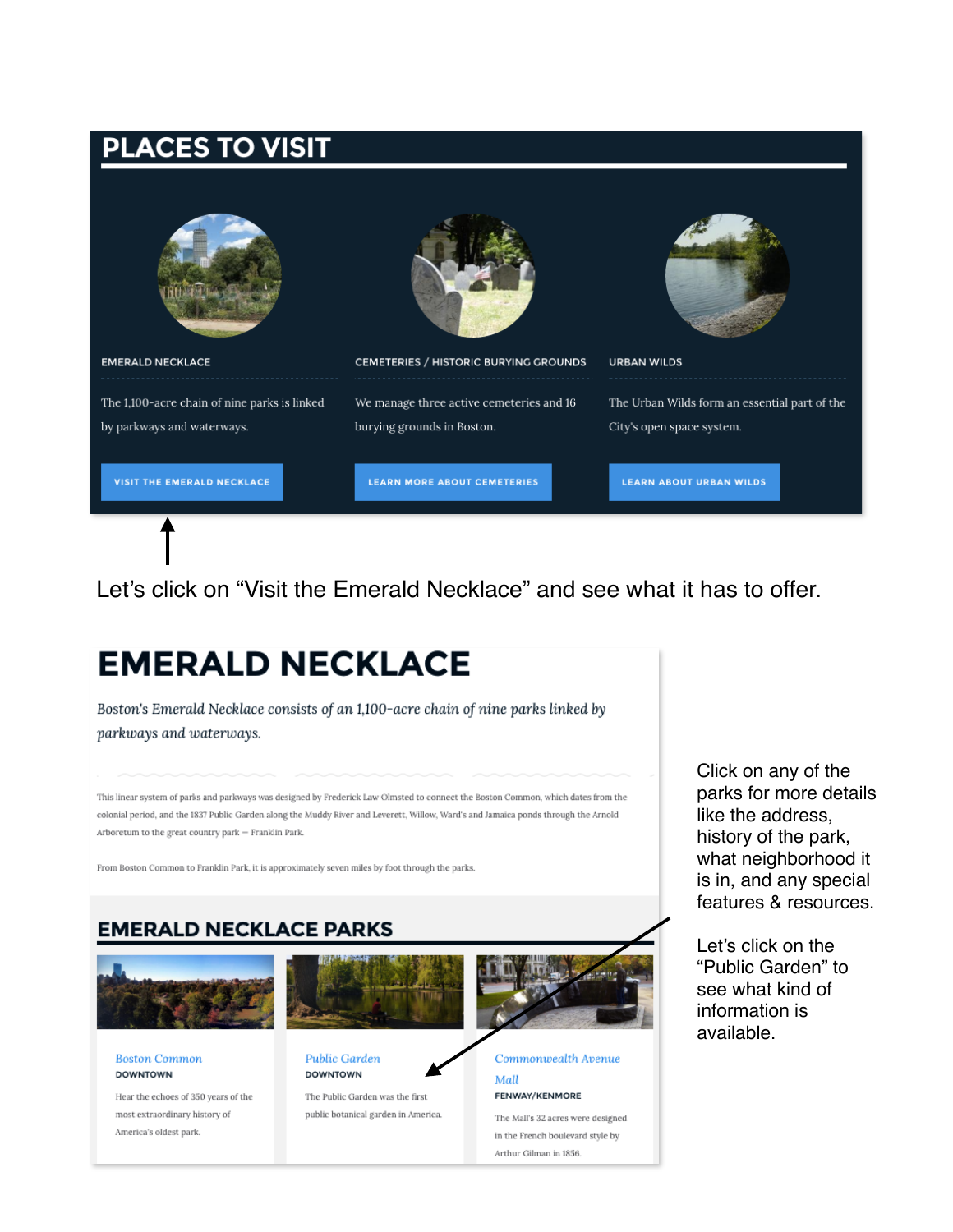| <b>HOME &gt; PUBLIC GARDEN</b>                                                                                                                                                                                                                                                                                                                                                                                                                                                           | Last updated: 7/14/16                                                                                                                                                                                                 |                                          |
|------------------------------------------------------------------------------------------------------------------------------------------------------------------------------------------------------------------------------------------------------------------------------------------------------------------------------------------------------------------------------------------------------------------------------------------------------------------------------------------|-----------------------------------------------------------------------------------------------------------------------------------------------------------------------------------------------------------------------|------------------------------------------|
| <b>PUBLIC GARDEN</b><br>The Public Garden was the first public botanical garden<br>in America.                                                                                                                                                                                                                                                                                                                                                                                           | <b>4 CHARLES STREET</b><br>(၀)<br>BOSTON, MA 02116<br><b>UNITED STATES</b><br>CONTACT:<br><b>PARKS AND RECREATION</b><br>Neighborhood: DOWNTOWN                                                                       | Address and                              |
| Established in 1837                                                                                                                                                                                                                                                                                                                                                                                                                                                                      | <b>FEATURES</b><br><b>PUBLIC ART</b>                                                                                                                                                                                  | neighborhood<br>of the Public<br>Garden. |
| I'wo centuries separate the creation of the Boston Common and the Public Garden, and<br>vhat a difference that period made.<br>n 1634 the Common was created as America's first public park; it was practical and<br>astoral with walkways built for crosstown travel. In contrast, the Public Garden was the<br>irst public botanical garden in America. It was decorative and flowery from its inception,<br>eaturing meandering pathways for strolling.<br><b>THE VICTORIAN TOUCH</b> | <b>RESOURCES</b><br>⊡<br><b>PUBLIC GARDEN MAP</b><br>⊡<br><b>SWAN BOAT INFORMATION</b><br>凤<br>FRIENDS OF THE PUBLIC GARDEN<br><b>SELF-GUIDED IPOD TOUR</b><br>凤<br><b>LEARN ABOUT THE EMERALD</b><br><b>NECKLACE</b> |                                          |
| The Victorians ushered in the style of park which featured the gardener's art. They<br>lesigned vibrant floral patterns in the Garden which utilized new techniques of collecting,<br>ybridizing, and propagating plants. With access to showy annuals and greenhouse-grown                                                                                                                                                                                                              |                                                                                                                                                                                                                       |                                          |
| Read more about<br>the Public Garden<br>in this section.                                                                                                                                                                                                                                                                                                                                                                                                                                 | Look! More<br>resources to help<br>you get the most<br>out of your visit!                                                                                                                                             |                                          |

Let's go back to the Parks & Recreation homepage and scroll all the way to the bottom of the page to look at the "Related Links" section.